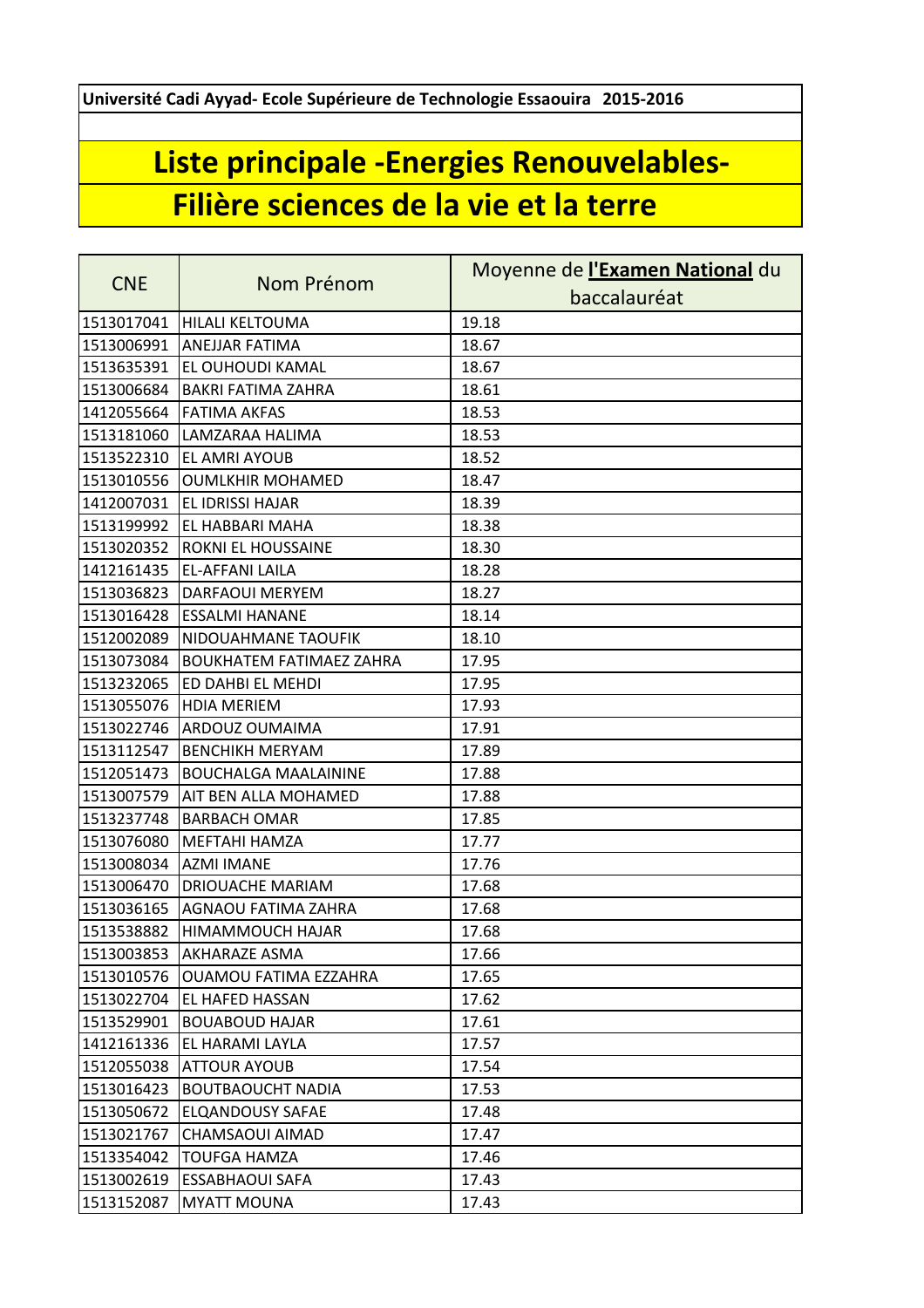|            | 1513528615   BAICH MOHAMMED  | 17.43 |
|------------|------------------------------|-------|
| 1412169530 | <b>BELKAF AYMANE</b>         | 17.42 |
| 1412009045 | <b>HOKARI ILHAM</b>          | 17.41 |
| 1512034010 | <b>ELKAMIRI SARA</b>         | 17.40 |
| 1512064414 | <b>MABSOUT ZAKARIA</b>       | 17.39 |
| 1512250675 | <b>CHAOUB SARA</b>           | 17.39 |
| 1513010561 | <b>CHALLAL MOHAMED</b>       | 17.39 |
| 1412346964 | <b>FAKIR NASSIMA</b>         | 17.30 |
| 1412034619 | <b>BOUCHEDDA CHEMS DOHA</b>  | 17.26 |
| 1513006292 | <b>OUAFIK IMANE</b>          | 17.26 |
| 1513006777 | <b>MOHATTANE NADA</b>        | 17.26 |
| 1513094046 | <b>ERBIB SALMA</b>           | 17.22 |
| 1513003160 | RAMZI MOUNA                  | 17.13 |
| 1513036572 | <b>TAOUFIQ ESSAADIA</b>      | 17.07 |
| 1513317117 | <b>TABOUKTIRT MERIEM</b>     | 17.04 |
|            | 1513319976 JAWHARI HIBA      | 17.04 |
| 1512025843 | <b>ANEJJAR ADEL</b>          | 17.03 |
| 1513066241 | <b>LAHBIBI SANAA</b>         | 17.03 |
| 1513000940 | <b>LOUBANE HAJAR</b>         | 17.02 |
| 1513035633 | <b>FARAH MOHAMED</b>         | 17.02 |
| 1513171682 | <b>NAJI MOHAMED</b>          | 16.93 |
| 1513605852 | <b>ZAHAFI HAJAR</b>          | 16.93 |
| 1513036406 | <b>TOUFDRA AICHA</b>         | 16.92 |
| 1513036996 | <b>HAJJI LOUBNA</b>          | 16.92 |
| 1513000023 | <b>HAIJOUB ISMAIL</b>        | 16.90 |
| 1513323455 | LAGHZAOUNI OUMAIMA           | 16.90 |
| 1513089051 | <b>OULEDLAGHRIYEB HOUDA</b>  | 16.89 |
| 1513331060 | <b>KAMAL IKRAM</b>           | 16.87 |
| 1513357115 | <b>DOUHAB FATIMA EZZAHRA</b> | 16.85 |
| 1513161327 | NAIM ASMAE                   | 16.83 |
| 1412039466 | <b>GADAL RABIAA</b>          | 16.82 |
|            | 1513160405 ZAROUK HAJAR      | 16.82 |
| 1513550693 | <b>BOUAMOUD IMANE</b>        | 16.82 |
| 1513028547 | EL MAHDAOUI NOUREDDIN        | 16.79 |
| 1412034657 | <b>MEROUANE JIHANE</b>       | 16.78 |
| 1513161479 | <b>LAHMAMSSI HASNAE</b>      | 16.77 |
| 1412253829 | AICHA EL ARCH                | 16.76 |
| 1512068881 | <b>BOUJGUENNA HIND</b>       | 16.76 |
| 1513010548 | ED DAOUDY ELHAM              | 16.76 |
| 1513098203 | ABOUZAID JOMANA              | 16.74 |
| 1513055763 | EL MOUTAOUAKIL OTHMANE       | 16.72 |
| 1513552807 | <b>BANANE IMANE</b>          | 16.72 |
| 1513955816 | <b>MOUMEN SOUFIANE</b>       | 16.71 |
| 1412028306 | <b>AZAOU MALIKA</b>          | 16.70 |
| 1513277373 | <b>MEZOUARI MOHAMMED</b>     | 16.68 |
| 1513003060 | AGNAGAY REDA                 | 16.65 |
| 1513036101 | FAHIDI FATIMA EZZAHRA        | 16.65 |
| 1513375657 | <b>FETOUI ANASS</b>          | 16.65 |
| 1513020351 | <b>FLILLOU ABDELLATIF</b>    | 16.64 |
| 1513162914 | <b>BENALI ISMAHAN</b>        | 16.63 |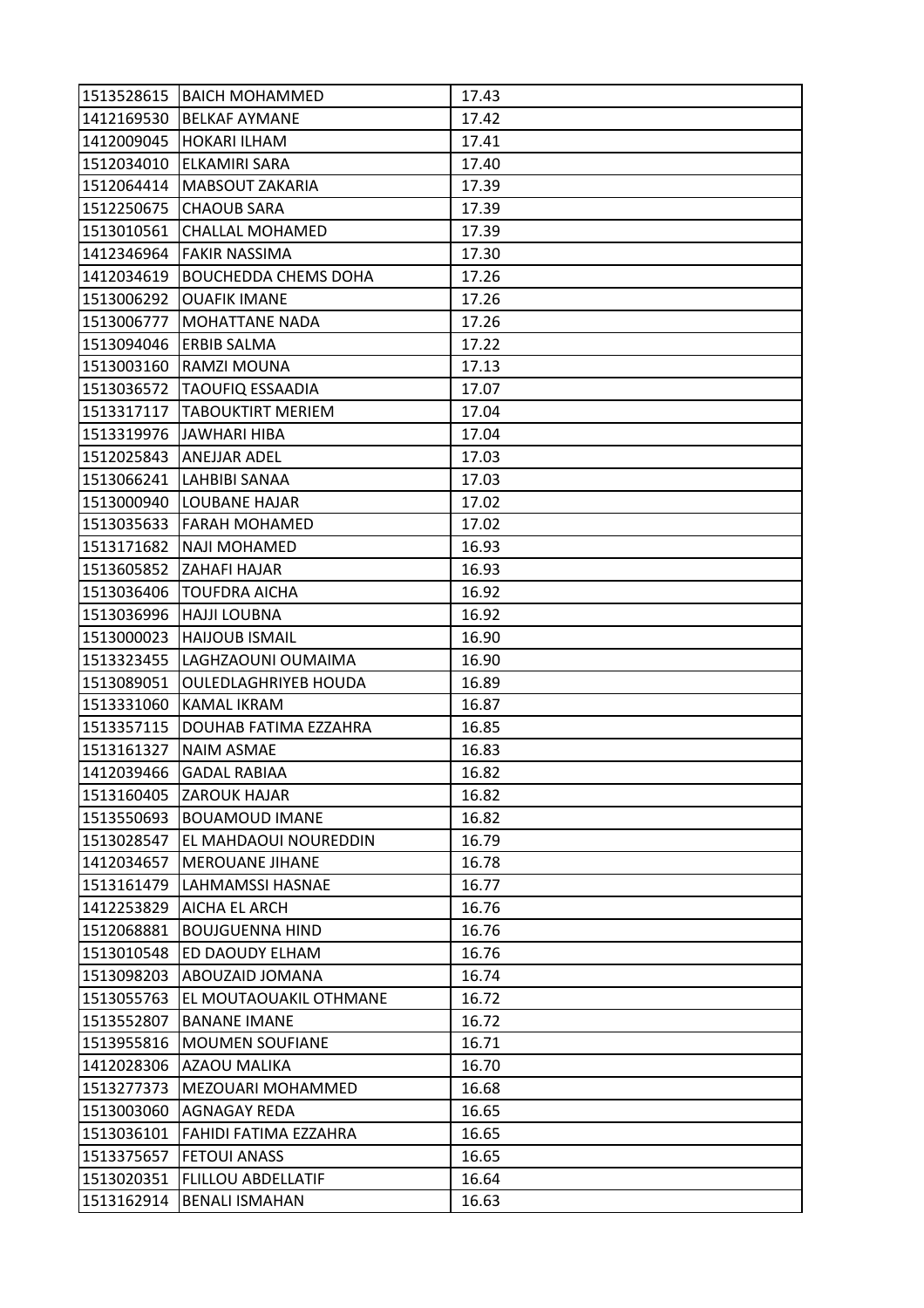|                       | 1513606949 ZERROUK MOUNSSEF | 16.63 |
|-----------------------|-----------------------------|-------|
|                       | 1412408945 CHAKIR KHADIJA   | 16.60 |
|                       | 1511167682 FAJDAR JAMAL     | 16.60 |
| 1513017883            | <b>ELQOUL HASNA</b>         | 16.60 |
| 1513039012            | <b>OULMAHJOUB ILHAM</b>     | 16.60 |
| 1513174230            | <b>FORCEAU SARA</b>         | 16.59 |
| 1512280144            | <b>BAJI YASSINE</b>         | 16.57 |
| 1513002153            | <b>BAHOUM ABDERRAHIM</b>    | 16.57 |
| 1512030612            | <b>OUSKRI MOHAMED</b>       | 16.53 |
| 1513028571            | <b>ISMINE HOUDA</b>         | 16.53 |
| 1513354020            | DRAA OUMAIMA                | 16.53 |
| 1513361956            | <b>BASRY YASSINE</b>        | 16.53 |
| 1412910305            | EL GHAZI ABDELHAFID         | 16.52 |
| 1513523879            | <b>BOYHER HAJAR</b>         | 16.52 |
| 1513193944            | <b>OMMOUY HANANE</b>        | 16.51 |
| 1512070288 SAFIH REDA |                             | 16.50 |
| 1512073450            | NEAMI RIDA                  | 16.50 |
| 1513326638            | <b>TAOUILI ZINEB</b>        | 16.49 |
| 1513947557            | <b>CHAIEB SOUKAINA</b>      | 16.49 |
| 1513194110            | <b>JARDINI ZAHIRA</b>       | 16.48 |
| 1513329442            | <b>MEJOUT MERYAME</b>       | 16.48 |
| 1412199474            | <b>SALHI OUISSAL</b>        | 16.47 |
| 1513324126            | LAALEJ LAILA                | 16.46 |
| 1513239358            | ELRHALI FATIMA EZZAHRA      | 16.43 |
| 1513191605            | <b>EL MOUTCHOU SORIA</b>    | 16.42 |
| 1513380072            | <b>BOUSRY SAAD</b>          | 16.42 |
| 1512253319            | <b>BELGANI FIRDAOUSSE</b>   | 16.41 |
| 1513152638            | AIT ARYANE MEHDI            | 16.41 |
| 1513066073            | EL ATTAOUI FATIMAEZZAHRA    | 16.39 |
| 1513352062            | <b>OULAD BENAISSA AFAF</b>  | 16.39 |
| 1513006441            | <b>BOUCHTAT SOUFYANE</b>    | 16.38 |
| 1513337645            | <b>WAHID CHAIMAA</b>        | 16.38 |
| 1513935973            | REBOUZI CHAIMAE             | 16.38 |
| 1513018621            | <b>ARBAI FATIHA</b>         | 16.35 |
| 1412041028            | JARI AIT MBAREK JAMILA      | 16.34 |
| 1513033650            | <b>IDOUM LATIFA</b>         | 16.34 |
| 1513012576            | <b>MESKOUR TOUDA</b>        | 16.32 |
| 1412017782            | <b>BADDAZE MOHAMED</b>      | 16.29 |
| 1513553165            | NOUFSANI ISMA L             | 16.29 |
| 1512632059            | <b>BAALLOU HICHAM</b>       | 16.28 |
| 1412095783            | <b>AHMED CHAHID</b>         | 16.26 |
| 1513012053            | <b>AZEKKAR YOUNES</b>       | 16.26 |
| 1513361892            | <b>EL FAD CHAIMA FATNA</b>  | 16.24 |
| 1412013814            | AKARZABI HAYAT              | 16.23 |
| 1513035818            | <b>KARED RACHID</b>         | 16.22 |
| 1513036408            | AOUANE IJJOU                | 16.21 |
| 1513293223            | <b>EL AYOUBY KHADIJA</b>    | 16.18 |
| 1513006471            | EL HILALI REDA              | 16.17 |
| 1513036997            | <b>OUHMOUK MARYEM</b>       | 16.14 |
|                       |                             |       |